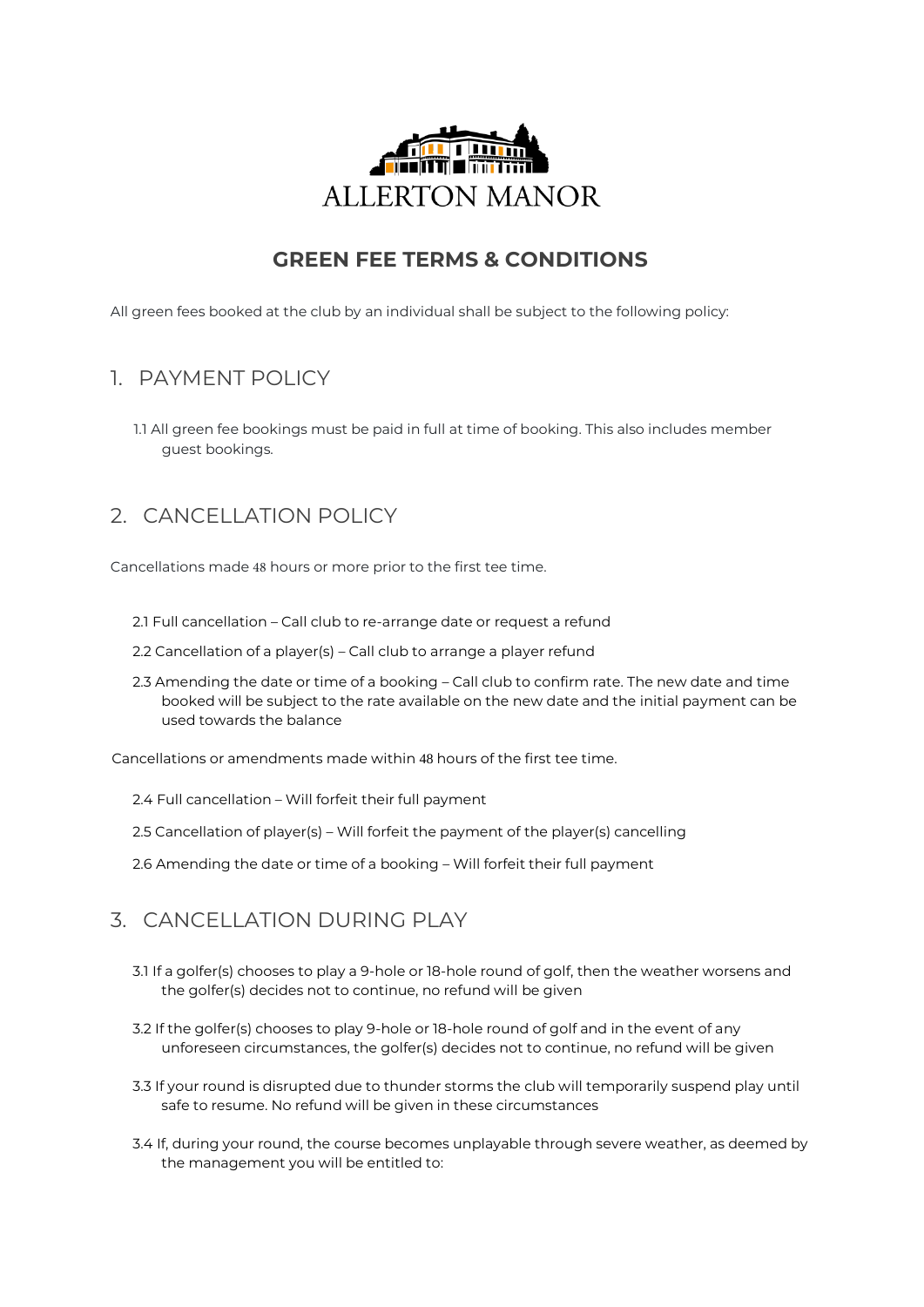A 50% voucher off your next visit if you have completed 9 holes or a 100% voucher off your next visit if you have not completed 9 holes.

#### 4 CANCELLATIONS MADE BY THE CLUB

4.1 If the course is closed on your day of play (as deemed by the management), no person may play on the course and all bookings are cancelled. It is up to the individual(s) concerned to re-book their tee time(s) or request a refund by emailing, calling or in person at the club within 72 hours from their original tee time. After 48 hours no refund will be given

## 5. COURSE ETIQUETTE

- 5.1 We politely request all golfers to repair their pitch marks and rake bunkers.
- 5.2 Where a dress code in in operation, the details of the dress code will be displayed on the club website and/or in the clubhouse. All players must abide by the dress code in operation. Players failing to adhere to the dress code will be asked to withdraw from the course or clubhouse until appropriately attired. No refunds will be given for failure to adhere to the dress code
- 5.3 Mobile phones should be switched to silent whilst on the course
- 5.4 Golf etiquette should be adhered to at all times on and off the course. Players will be advised if they are not adhering to reasonable behaviour. Continued failure to adhere to reasonable behaviour may result in players being asked by to withdraw from the course or clubhouse. No refunds will be given for failure to adhere to reasonable standards of behaviour. The general manager their representatives (including but not limited to course marshals and golf professional staff) will be the sole arbiter in any decision on behaviour within the demise of the club.

### 6. GENERAL TERMS

- 6.1 Tee times are only bookable 7 days in advance (local variations may apply)
- 6.2 Where concession rates are applicable including senior and juniors, a valid ID must be provided on arrival
- 6.3 Buggies may not be driven by anyone under the age of 18 years
- 6.4 Players must be competent for the course they are playing (including both safety and pace of play). Failure to demonstrate suitable competency whilst on the course may result in a player being asked to pick up or withdraw from the course. No refund will be given
- 6.5 Twilight tee times are offered at a reduced rate due to the fact that a limited amount of time is available to play a round before the light deteriorates. As such, it is possible that you may not complete all 18 holes during your round, and the later the tee time, the fewer holes you will be able to play
- 6.6 Routine course maintenance takes place throughout the year. Due to unforeseen climatic changes, we are unable to confirm when these works will be taking place. No refund will be given due to course maintenance activities